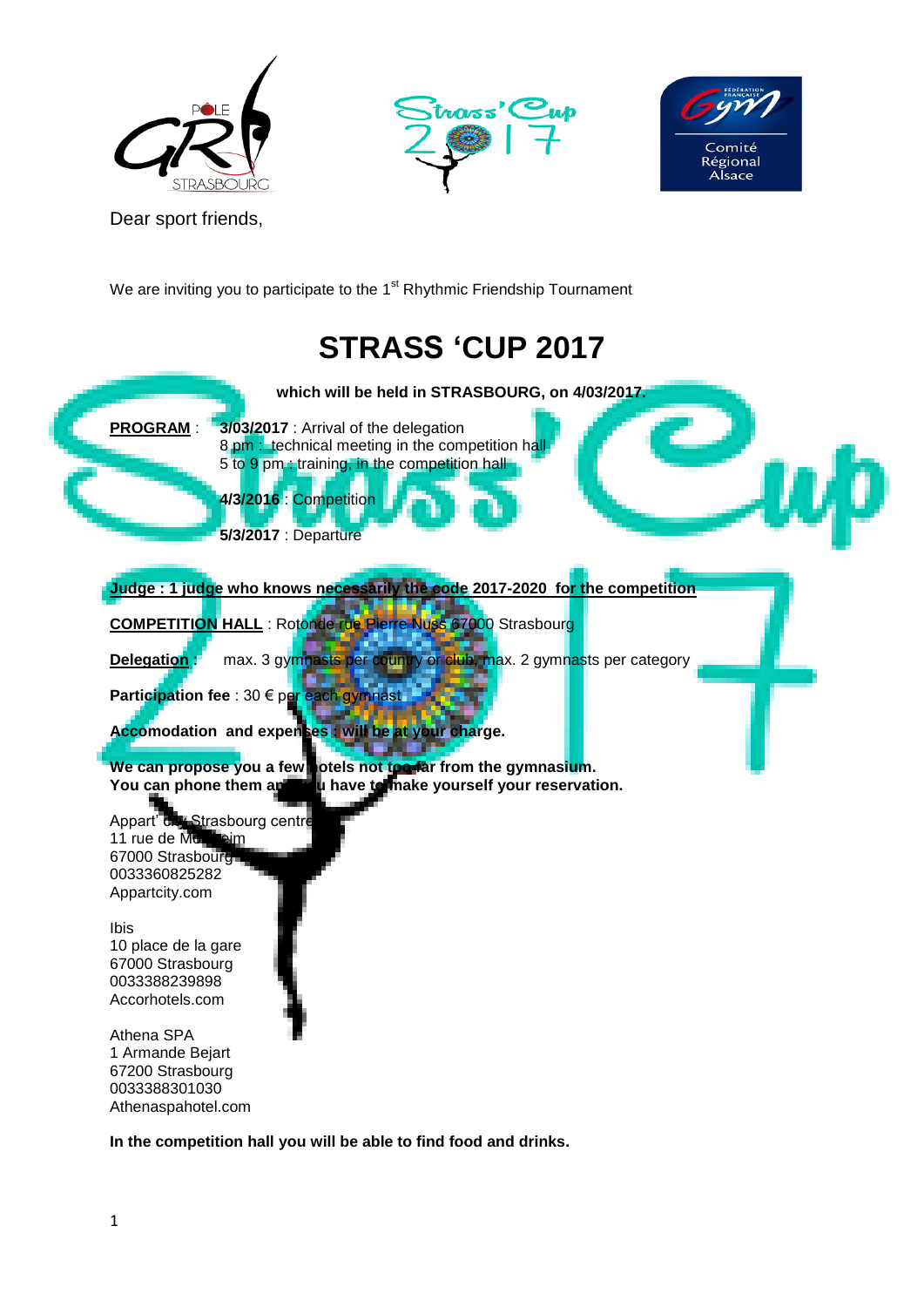





**Deadline of** t**he pre-registration : 09 01 2017**

#### **Definitive deadline of registration : 06 02 2017**

Nominative registration and travel schedule : Reservation and payment of accomodation

#### **Information and registration** :

Pôle GR Strasbourg 4 allée du Sommerhof 67200 Strasbourg ■0033966026669

@ : polegrstras gmail.com

**The Technical Authority :**

Mme Maechling Véronique 10033683314686

Web site: Strasscup.com

**Insurance** : All delegations are responsible for having the necessary coverage against accidents and illness.

**Visa** : Please make sure to aquire a valid visa for entrance in France.

**ATTACHED** 

| We are looking forward to see you in Strasbourg<br><b>CATEGORIES</b> |                   |                                                                                                                                 |  |  |  |  |  |
|----------------------------------------------------------------------|-------------------|---------------------------------------------------------------------------------------------------------------------------------|--|--|--|--|--|
| 2006/2007                                                            |                   |                                                                                                                                 |  |  |  |  |  |
| Cat 1                                                                | <b>Category B</b> | - Without apparatus<br>-1 apparatus by choice<br>FIG - $2017/2020$ Code Junior - max. 6 body<br>difficulties - Maximum 5 points |  |  |  |  |  |
| Cat 2                                                                | Categ             | - Without apparatus<br>- 2 apparatus by choice<br>FIG - 2017/2020 Code Junior - max. 6 body<br>$difficulties -$                 |  |  |  |  |  |
| 2004/2005                                                            |                   |                                                                                                                                 |  |  |  |  |  |
| Cat <sub>3</sub>                                                     | Catego            | - Without apparatus<br>- 2 apparatus by choice<br>FIG - 2017/2020 Code Junior - max. 6 points                                   |  |  |  |  |  |
| Cat 4                                                                | Category A        | - 3 apparatus by choice<br>FIG - 2017/2020 Code Junior                                                                          |  |  |  |  |  |
| 2002/2003                                                            |                   |                                                                                                                                 |  |  |  |  |  |
| Cat 5                                                                |                   | - 3 apparatus by choice<br>FIG - 2017/2020 Code Junior                                                                          |  |  |  |  |  |

#### **RESULTS** :

- 1) Classification per category,
- 2) Classification by age for each category,
- 3) Classification by apparatus for JUNIOR CATEGORY cat 4 and cat 5
- 4) Prize money will be given only for the top three in the JUNIOR CATEGORY cat 5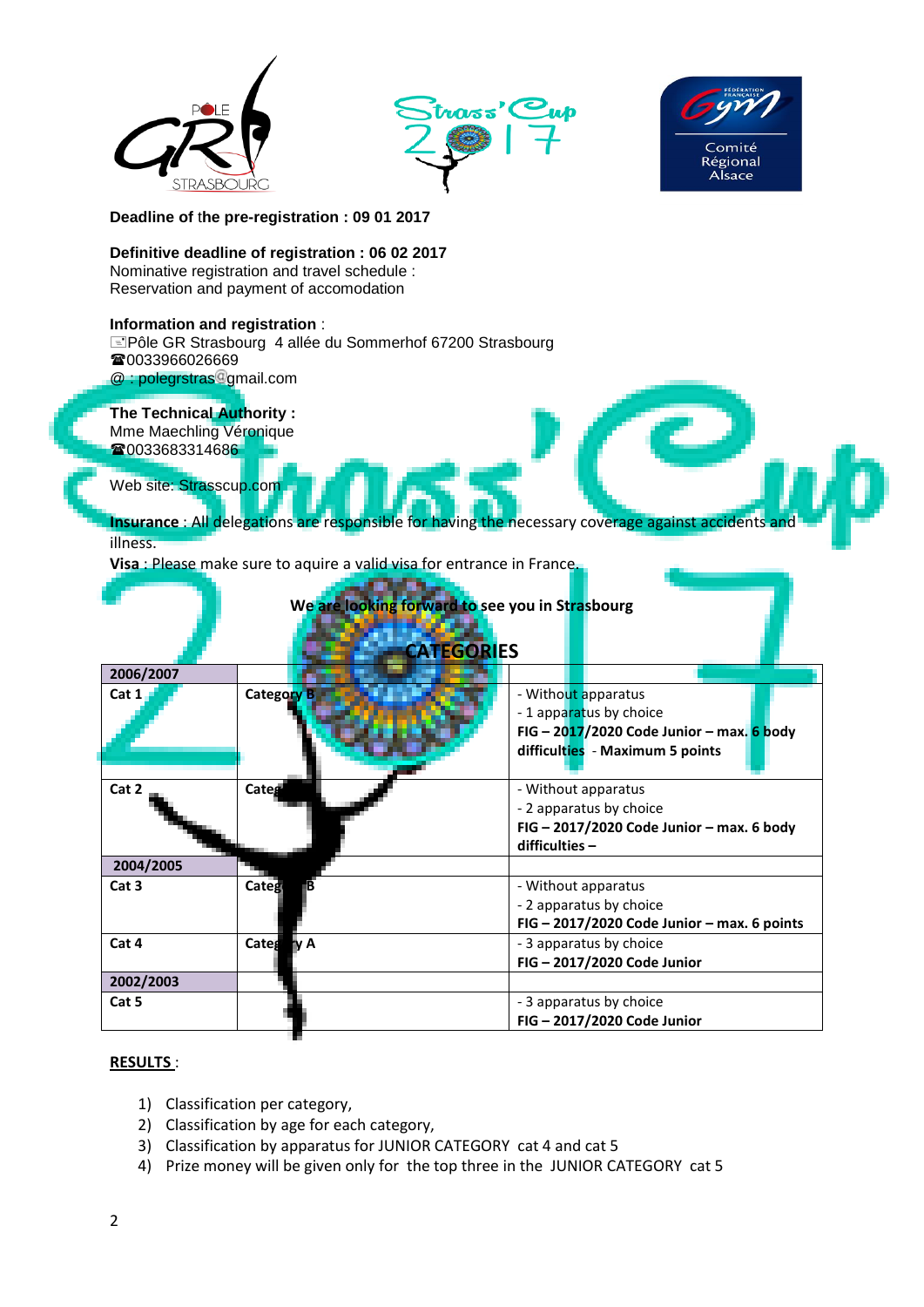

## **Pre-registration (deadline 09 01 2017)**

| <b>Adress:</b><br>Mail:<br>$TeI$ : | Name of the country/or club : | 53                                                             |
|------------------------------------|-------------------------------|----------------------------------------------------------------|
|                                    |                               |                                                                |
|                                    |                               | number of committed<br>gymnast<br>Attention max 3 gymnasts per |
| 2006/2007                          |                               | country or club and max 2<br>gymnasts par category             |
| Cat 1                              |                               |                                                                |
|                                    | ategory B                     |                                                                |
| Cat 2                              | <b>Category A</b>             |                                                                |
|                                    |                               |                                                                |
| 2004/2005                          |                               |                                                                |
| Cat <sub>3</sub>                   | <b>Lategory B</b>             |                                                                |
| Cat 4                              | <b>Category A</b>             |                                                                |
|                                    |                               |                                                                |
| 2002/2003                          |                               |                                                                |
| Cat 5                              |                               |                                                                |